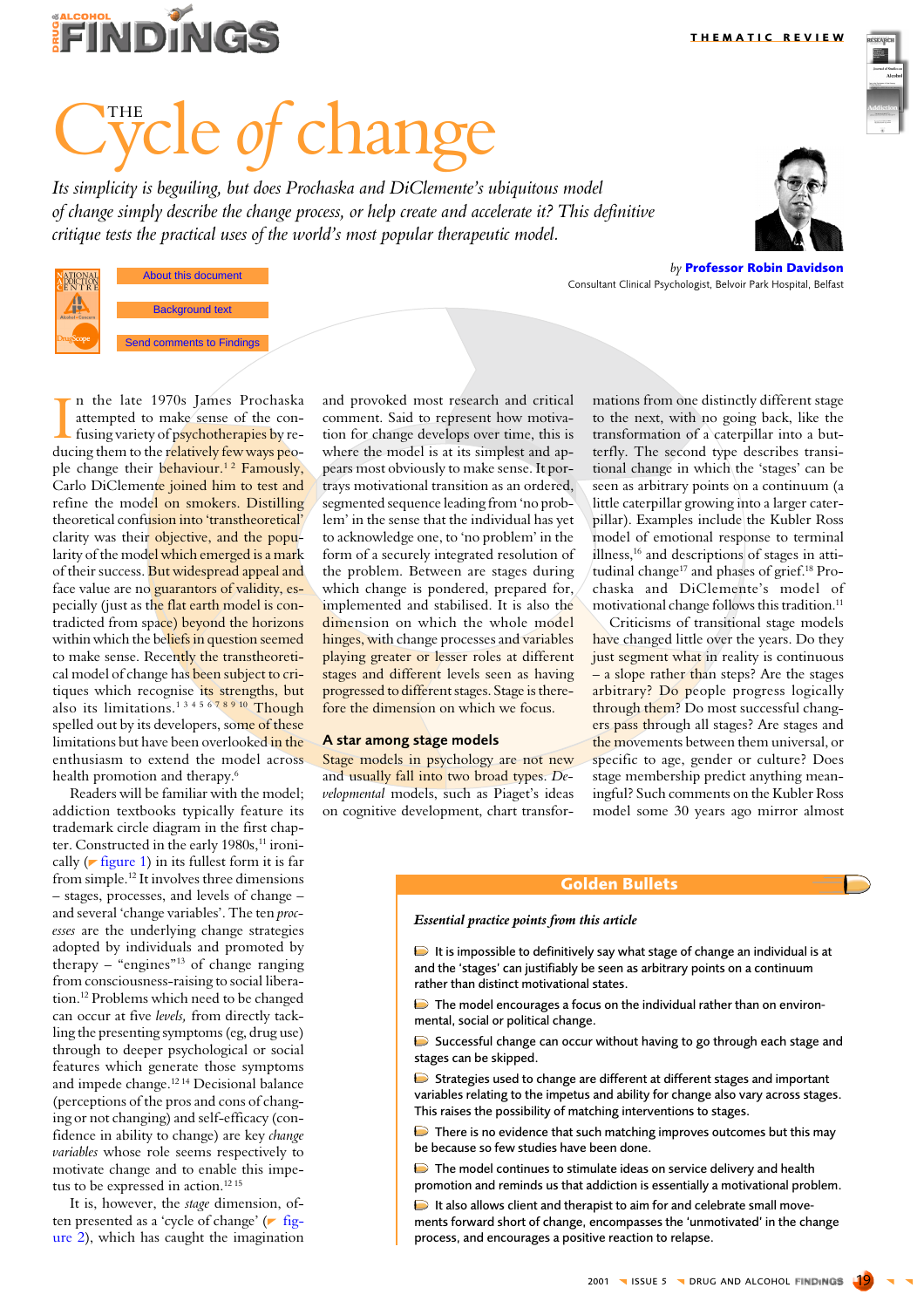## <span id="page-1-0"></span>human complexity.



exactly contemporary critiques of the transtheoretical model of change.<sup>38</sup>

Just as there have been stage models before, so there have been descriptions of motivational influences on addictive behaviour.<sup>1920</sup> But the cycle of change is by far the most influential. First standardised on a large cohort of smokers, it has been applied to behaviours as diverse as exercise,<sup>21</sup> diet,<sup>22</sup> self-control of diabetes,<sup>23</sup> mammography screening $^{24}$  and condom use, $^{25}$  as well as alcohol and drug use.

The real test of the model is whether its application creates better outcomes. The claim that each stage entails "specific unique tasks that need to be accomplished in order to move successfully to the next stage"<sup>13</sup> means that 'stage-matched' interventions ought to do better – interventions, that is, addressing tasks which correspond to the stage the individual is at and which stimulate the processes thought to drive change at that stage. Before reviewing the relevant findings, it is important to examine how what is being matched to – the stage of change – is defined and assessed. If we cannot pin that down, then the whole matching exercise cannot even begin.

#### What is being staged?

In practice it is very difficult to say of someone that they are at this or that stage of the model. First, it depends which problem behaviour you are talking about. In turn this raises the issue of who decides on which behaviour to focus. The alcohol version of a questionnaire used to assess stages simply instructs the client to interpret its references to problems "in terms of problems related to your drinking". But abstracting one problem for staging defies the reality of multiple problems (perhaps even multiple drug problems), each of which may be at different stages.<sup>13</sup> Even what seems one problem can be composed of several facets at different stages. Someone may already have mastered the violence that used to arise from their drinking but still be thinking about drink-driving, and not even contemplating cutting down enough to safeguard their health. With respect to the "problems related to your drinking", which stage are they at? Such complexity is recognised partly by the levels dimension, but this has received relatively little attention.<sup>1</sup>

Secondly, it is not so much an *individual* who is at a stage, as that individual in the context of society.<sup>1</sup> If stages are real, they describe a relationship between a person and their environment, not just a motivational state within an individual. In US states where syringe exchange is unavailable and new syringes hard to come by, an injector concerned about infection may be destined forever to remain in precontemplation (or at best, contemplation) with respect to sharing injecting equipment. In the UK the same injector could move straight

#### **FIGURE 1**

In its full form the transtheoretical model of change aimed to match the complexity of human behaviour. Processes which drive change fluctuate across the stages. and change can be at different points at different levels, from the presenting symptoms to deep psychological features. **Across this matrix flow the variables** which motivate change and enable this impetus to be expressed in action.

> to action. Historically, something very similar happened when North American heroin addicts who could not be prescribed heroin there migrated to pre-1968 Britain where it could be prescribed. Unable to move into the action phase of reducing harm from heroin use at home, they were able to do so in Britain.

> In a recent British review the model's focus on the individual was a major concern.<sup>6</sup> This limitation is no criticism of its creators, who are quite explicit about excluding the social dimension. However, it is a worry if enthusiasts take too literally their claim to have constructed a "comprehensive" model of change, especially one now being positioned as a guide to altering the behaviour of whole populations.<sup>13</sup>

#### What stage are you at?

For some purposes – addiction therapy may be one – it could be useful to simplify things by accepting the twin abstractions of a single problem and a motivationally isolated individual. Still, there remains the task of allocating these stripped down individuals to a stage of change. Do such stages exist, or is motivational change far too complex to be distilled into a few discrete categories?<sup>8</sup> This continuum versus stage argument is not just of theoretical importance. If unique therapeutic tasks and appropriate interventions are to be assigned, there must be stages to assign them to.<sup>9</sup>

In smoking studies, stages tend to be assessed by 'algorithms' consisting of a few direct questions about intentions and behaviour, such as "Are you planning to quit smoking in the next 30 days?"<sup>26</sup> The resulting classification system incorporates a time component which makes it inherently non-stage like, and though a model of motivation, it mixes intention with behaviour. Precontemplators, contemplators and preparers largely differ only in the timing of their intention to change: not (if at all) within six months: within six months but not the next 30 days; or within 30 days. Action and maintenance are behavioural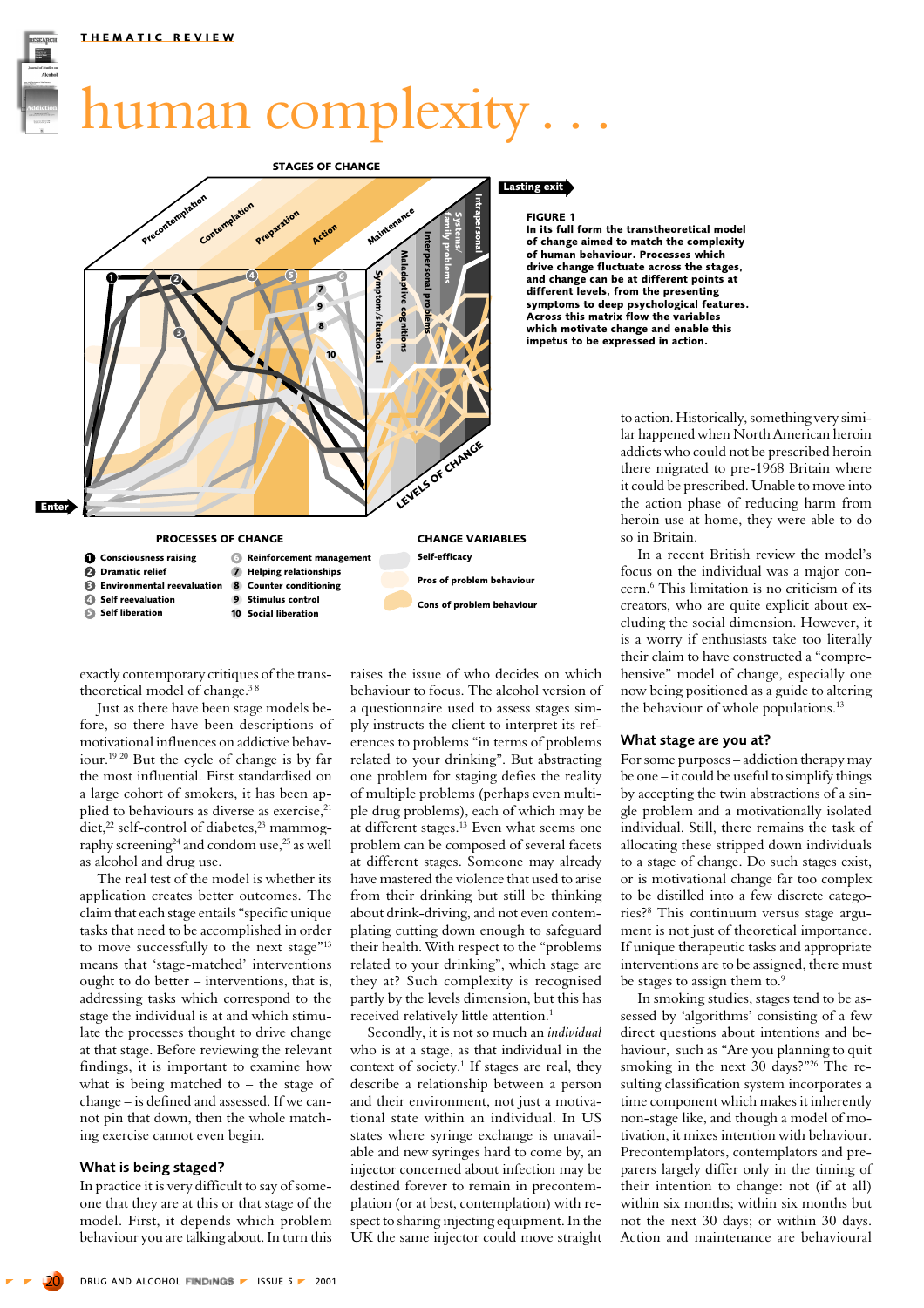<span id="page-2-0"></span>categories for those who changed up to six months and more than six months ago respectively. People can move through this part of the cycle simply by passage of time rather than any altered psychological state. From this perspective, stages are not distinct motivational states but arbitrary time segments which may not mirror any psychological reality. Why not 20 rather than 30 days, or nine rather than six months?

For addiction treatment clients, straight questioning is considered unreliable<sup>13</sup> and instead questionnaires have been devised to tap attitudes characteristic of each stage. Analysis of the resultant data has provided evidence both for distinct stages and for a continuum. This duality is not surprising: one of the two main statistical methods used to analyse the data imposes a 'stage' structure, while the other imposes a structure of continuous variables.<sup>1</sup> A physical analogy is the way different measurement systems lead light to be seen either as separate particles (like the stages) or continuous waves (like the variables).

The most widely used of the questionnaires are the University of Rhode Island Change Assessment (URICA) and Readiness to Change.<sup>27</sup> For Project MATCH, researchers (including Carlo DiClemente) calculated a single continuous 'readiness to change' variable from the URICA,<sup>28</sup> the level of which can be used to assign people to different stages.<sup>29</sup> This moves the 'stage' model very much into continuum territory. A similar variable emerged from analysis of Readiness to Change data.9

Evidence for discrete stages is based on the clustering of responses to questionnaire items; those indicative of one stage hold together far more than those from different stages. But any questionnaire can reliably yield such a structure if the items which cluster basically ask the same question in different words,<sup>30</sup> known in questionnaire design as the "bloated specific".<sup>31</sup> 'Stages' suggested by such a structure are mathematical rather than psychological constructs.<sup>32</sup> In respect of the URICA, this seems exactly what has happened; though technically sound, the categories derived from it may be no more than bloated specifics.<sup>4</sup> Some URICA items for which the answer to the first seems to logically determine the answer to the second are listed on page 23. The overlap between these and other items appears obvious without recourse to complex statistical analyses.<sup>13</sup>

It is also disconcerting that the clusters emerging from statistical analyses vary and don't always correspond to the supposed stages. Some combine precontemplation and action,<sup>1</sup> others have highish scores on all the stages, others lowish ones. The "anomalous"<sup>33</sup> groups emerging from such analyses bear only partial and shifting relations to the model. Rather than sharp divisions of subjects into one stage or another, analyses typically find the scores for one stage co-vary with those for another in ways which suggest they are not distinct states.<sup>9</sup>

#### Still a useful map

Despite all that's been said, the model may be of use in assisting change. Even if stages are just arbitrary points on a continuum, they can still act as meaningful and useful signposts to clients and practitioners. Unlike theories, models can have faults yet still promote understanding and discovery.<sup>34</sup>

A map too is an abstraction from 3D reality which segments a continuous space with arbitrary grid lines - but it has its uses in driving from A to C. It can show that one has first to go through B (orderly transition), that if you are already at B you are more likely to get to C and to get there more quickly (prediction), and that to get to B you will need to go left, but from B to C to go right (matching processes to stages).

Ultimately, maps have practical uses by indicating that certain interventions will be needed to traverse from A to C: fuel to drive progress and turns of the wheel in the right direction at the right time. Maps also alert one to the fact that turning in the wrong direction will take you further from your destination. A map is a model which, by simplifying and enabling an overview of the entire route, permits systematic progress to made and measured. This is the promise of the cycle of change; if it delivers, it will be worth holding on to. First, the issue of transition between stages.

#### Orderly transition between stages

The model's creators have argued that successful recovery from addiction can only occur after every stage has been traversed,<sup>35</sup> having found no successful changers who had skipped a stage.<sup>36</sup> Others claim to have found precisely this in the form of noncontemplative change among heavy drinkers in hospital<sup>37</sup> and in smokers who seem abruptly to stop without passing through the preceding stages.<sup>5</sup> One of the few studies tracking the process of change followed up 544 (ex-)smokers.<sup>38</sup> A critical reanalysis revealed that none made stable progression across three or more stages and a third remained in the same stage for the two years of the study.<sup>10</sup> Non-adjacent stages were almost as highly correlated as adjacent stages. This does not support the idea that to unpick an addiction you must definitely go through the stages.

However. Prochaska and DiClemente can account for such findings by agreeing that stage transitions can indeed be rapid.<sup>13</sup> <sup>42</sup> If so, measures taken months apart may miss intervening stages. The problem with this explanation is that it renders untestable the core assertion that it is impossible to successfully change by skipping stages. Testing it would require continual 24-hour a day stage monitoring to capture the moment during which (say) contemplation hardened into a fleeting preparation stage

### ... and the lure of simplicity



#### **FIGURE 2**

Abstracted from the full model, the stages diagram is beguilingly simple but fails to capture the multidimensional nature of change and provides no clues to how to progress towards change. But it does inject hope by reformulating the 'unmotivated' client as someone with the potential to change and by redefining relapse as a positive phase on the spiral upward to recovery.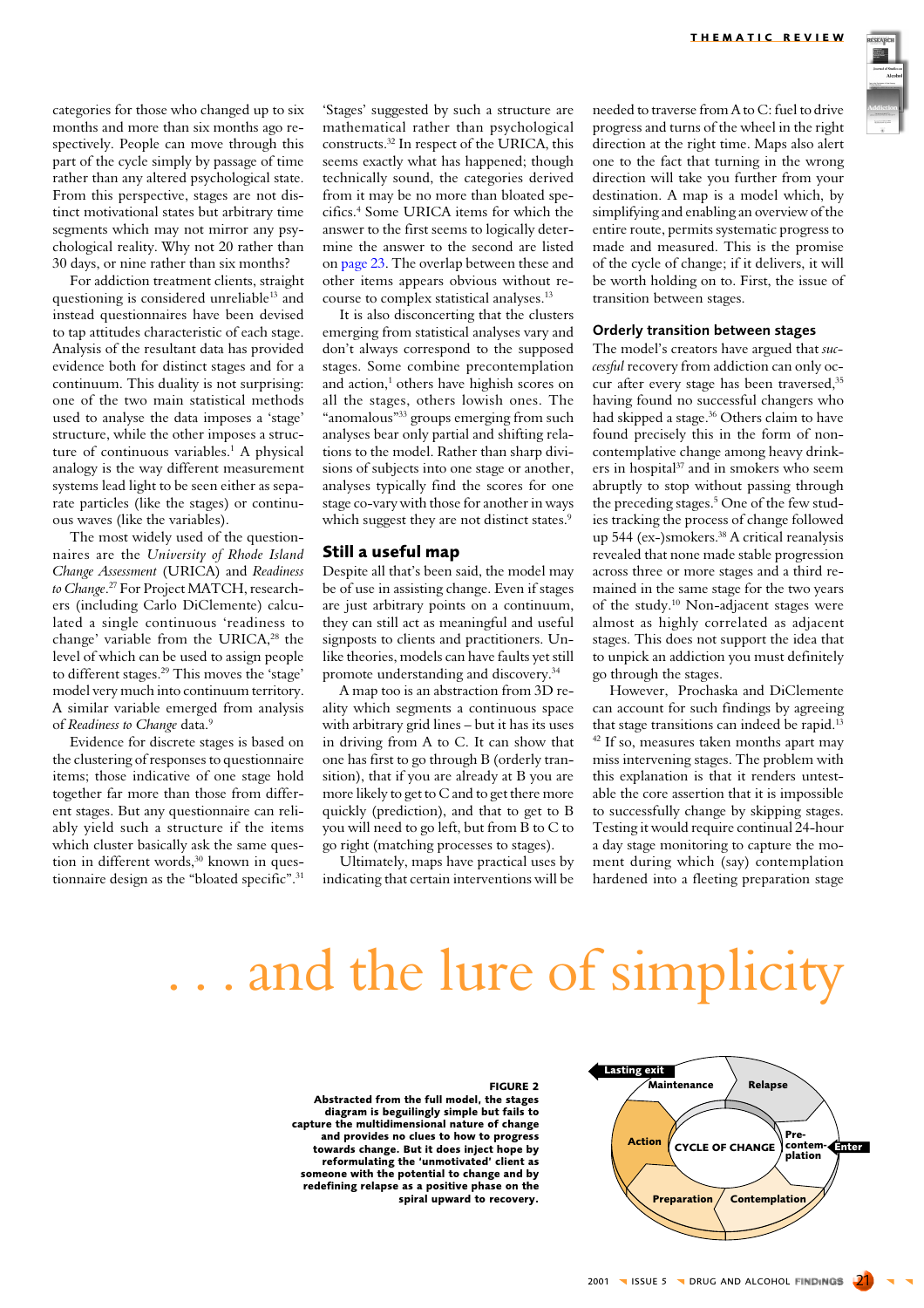in which a decision is taken to quit and quit now. Without constant observation, this would look like a skip from contemplation to action. By the same token, observations of orderly movement from one stage to its neighbour do nothing to support the model: here too there could have been an intervening skip to an outlying stage.

Relevant findings are not available for alcohol and drug users.<sup>9</sup> However, the model's origins in smokers who stop without formal help<sup>1</sup> could limit its application to other substances. It is avowedly about "intentional" change – the kind which happens when someone weighs up the pros and cons of their behaviour and makes a conscious decision to stop.<sup>35</sup> This process typifies untreated cessation of smoking, where health risk seems a primary motivation, 39 40 but is less important in alcohol or drug use. Even with smoking, the forces which lead one to think a decision is needed (move from precontemplation to contemplation) lie largely outside the model's remit.<sup>12</sup>

Abstracted from social, cultural and environmental influences, individual change may indeed be orderly, but buffeting by these forces makes it more complex and less predictable.<sup>6</sup> Among these are forces experienced more often and more sharply in respect of alcohol and drug use than smoking: legal and other forms of coercion; the drying up of sources of supply; health problems which make continuing as before not really an option; maturing into responsibilities incompatible with continued intoxication or crime; new social networks consequent on job changes, moving home. leaving college, or other life transitions. A pros-and-cons type decision can happen.<sup>41</sup> but particularly in respect of people who seek treatment,<sup>40</sup> crises of values, identity, relationships, and survival can precipitate change which seems to bear little relation to a decision taken after due consideration of the advantages and disadvantages.<sup>43</sup>

There are also some technical glitches in the model. In some formulations a prior attempt to quit is integral to the definition of being in preparation, which is seen as an essential prerequisite to action. This makes transition across these stages impossible for first-time quitters, even if they stop using their problem drug for good.<sup>9</sup>

On balance, it would seem wrong to conclude that quality change can only occur if an individual proceeds through each stage (even if spirally and with many reverses) or that transition can occur only to neighbouring stages. To return to the map

We are grateful to Dr Robin<br>Bunton of the School of Social Sciences at the University of Teeside for comments on this article in draft. Though he has enriched it. he bears no responsibility for the final text.

analogy, it seems that C can be reached without traversing A and B, and that a skip from A to C and vice versa is possible without crossing B. Such a map may still

work well enough for most journeys, but it is not a wholly reliable guide.

#### **Stages (usually) predict progress**

If stages really are signposts of progress, then the further someone has travelled the more likely they will be to reach lasting change within a given period. The relationship will not be perfect - people can slip back as well as move forwards - but on average it should be there. This is just what studies of smokers have found.<sup>1314</sup>

Among drinkers too, measures of stage of change generally predict later drinking outcomes, though not always and sometimes only partially.<sup>44</sup> Questionnaires used to allocate to stage can also be used to derive a variable representing motivation for change which can range continuously from

 $\blacktriangleright$   $\blacktriangleright$  The model may motivate both client and therapist by allowing them to aim for and celebrate small movements forward.

low to high. Two versions of such a variable<sup>928</sup> were measured at intake into the alcohol treatments evaluated by Project MATCH. For both, the more motivated an outpatient was at intake, the less often they drank one and three years later, and when they did drink, the less they consumed. The long-term predictive power of readiness to change outperformed even severity of alcohol problems or dependence.<sup>45</sup>

However, predictions based on stage are like the consultant who replays back to us what we already know. For example, it is no surprise that people who have already started to become ex-smokers (preparation or action) are more likely to become exsmokers (maintenance) than people who have no intention of becoming ex-smokers (precontemplation): change predicts change.<sup>7</sup> What is more surprising is that it does so inconsistently and sometimes less well than other variables not directly related to whether change has already started. For example, though measures taken dur*ing* the intervention supported the primacy of stage and process variables, in one weight control study positive outcomes were much more closely related to whether at the start a supportive friend was to hand than to initial stage of change.<sup>46</sup>

While stage of change often predicts outcomes, this might just be because it is associated with other factors, such as degree of dependence. Sophisticated statistical techniques can tease out these relationships, but have rarely been emploved in stage studies.<sup>26</sup> An exception was a detailed follow up of about 2000 smokers<sup>26</sup> in which measures of dependence<sup>47</sup> were far better than stage membership at predicting smoking cessation up to two years later. Once dependence had been taken into account, stage was not predictive at all. Supporters of the model queried the study's methodology and suggested that an anti-smoking campaign in the area might have obscured stage effects.<sup>48</sup> Other experts argued that rather than pitting one predictor against another, it was more important to explore how variables like stage membership and drug dependence interrelate.<sup>49 50</sup>

Recently an eight-year follow up 953 Swiss smokers did just this.<sup>51</sup> Initial stage of change was a better predictor of giving up than severity of dependence, but still just barely significant. Much more significant was the interaction between stage and the number of cigarettes smoked daily. How many precontemplators smoked made no difference to whether they quit. For contemplators, the more they smoked, the less likely they were to have stopped eight years later. The unexpected finding was that heavier smokers in the *preparation* stage were more likely to have given up altogether: below 17 cigarettes a day, being in a more advanced stage (preparation versus contemplation) made it less likely that you would stop. Since all the preparers had previously tried to quit, one interpretation is that if quit attempts have at least moderated your habit, then you have less incentive to follow through on a current intention go the whole hog and stop altogether.

The study is weakened by an incomplete assessment of stage. But if confirmed, such findings would be hard to incorporate in a model which predicts that higher stages are more likely to lead to problem resolution. It raises the possibility that some combination of a motivational measure and a measure of dependence might prove the best indicator of future use. To return to our map, it is as if the cartographers missed a dimension (such as the steepness of the climb from A to C) which is important in predicting and planning progress. Were this indicated (as by contour lines), we might see that another route, though less direct. took us more quickly to our destination.

#### Processes map to stages

The ultimate test of Prochaska and DiClemente's way of dividing up the motivational spectrum is whether the divisions relate to something outside themselves in a way which helps us understand how people change, and therefore helps devise ways to promote change.

Pride of place is taken by the ten change processes. Early in the model's development these were keyed into the stages.<sup>112</sup> Pre-action phases are said to be characterised by "cognitive/experiential" processes such as consciousness-raising, while movement from preparation to maintenance is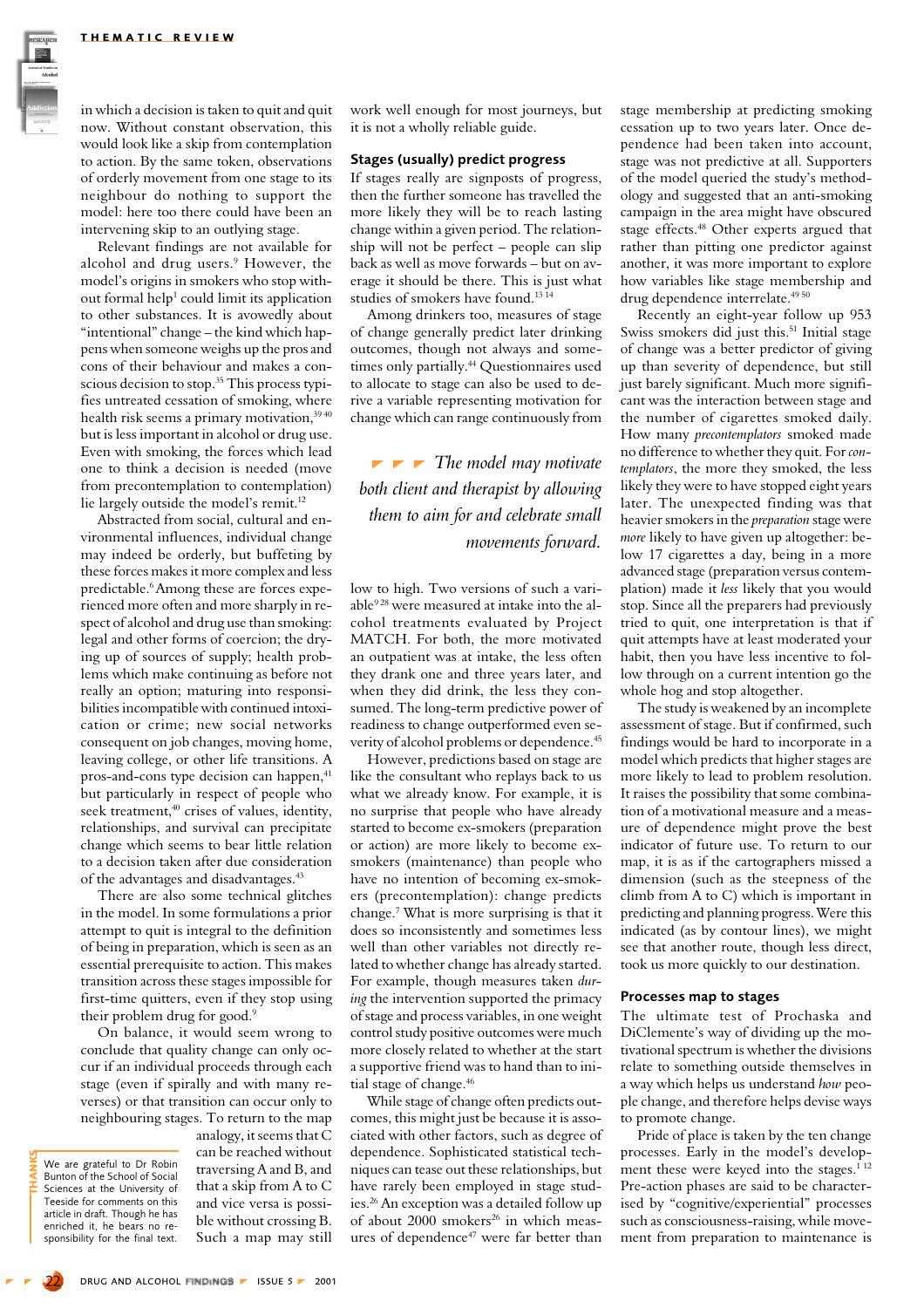

### <span id="page-4-0"></span>Examples of the 'bloated specific'

#### Precontemplation

As far as I'm concerned I don't have any problems that need changing.

I guess I have faults but there is nothing that I really need to change.

#### Contemplation

I have a problem and I really think I should work on it.

I've been thinking that I want to change something about myself.

#### **Action**

- $\blacktriangleright$  I am doing something about the problems that have been bothering me.
- Anyone can talk about change, I am actually doing something about it.

#### **Maintenance**

It worries me that I might slip back on a problem I have already changed and I am here to seek help.

I am here to prevent myself from having a relapse of my problem.

generated by more action-oriented processes such as rewarding change  $\blacktriangleright$  figure 1.<sup>13</sup> At either end of the model, the stable phases of precontemplation and maintenance are characterised by low levels of change processes. Though the profile of the processes differs for different behaviours.<sup>12</sup> this general linkage is supported by the evidence.<sup>1</sup>

Useful as this insight may be, it is not entirely appropriate to portray it as an important discovery<sup>13</sup> because these linkages are partly built in to the model. It is, for example, impossible to reward change if no change has yet occurred. That self-liberation ("choosing and commitment to act or belief in ability to change") characterises the transition from intention to action<sup>36</sup> seems to be saying the same thing in different words. More generally, it seems inevitable that action-oriented strategies characterise stages where action is being taken, and cognitive (ie, thinking) strategies phases where it is simply being thought about.

In the model, processes are the ways people change. Whether they change is said to be related to 'change variables' such as the 'decisional balance' between what people see as the pros and cons of continuing with the problem behaviour; how much they feel tempted to behave that way in different situations ('temptation'); and their confidence in being able to resist temptation ('self-efficacy'). Like the processes, in studies of smokers these variables have been found to differ across the stages.<sup>12</sup>

In precontemplation, the pros of smoking are seen as high and the cons low. In preparation, pros remain high but start to be outweighed by the cons, making a decision to stop more likely. As change becomes embedded in the maintenance phase. smoking is less of an issue and both cons and pros decline, though cons continue to outweigh pros. Again, useful insights, but partly built into the fact that the model is limited to intentional change, the kind which

happens after an appraisal of the pros and cons and which characterises self-cessation of smoking, the behaviour from which the model was extracted.<sup>48</sup>

Items from URICA show

between them emerges

how a spurious relationship

because the same question

is asked in different terms.

Self-efficacy is said to increase across the stages and substantially in the action stage. Efficacy beliefs have been shown to be good predictors of late stage transition, but less important in progressing out of precontemplation.<sup>52</sup> Unfortunately, this pattern has been difficult to replicate.<sup>53</sup>

#### Matching interventions to stages

Whether the 'right' processes are being used at the right stage, and whether change variables are at the optimal level, have been found to predict movement between stages and eventual outcomes, though none of the published work deals with alcohol or illeeal drugs.<sup>1 13 35</sup> 36 Such an interaction suggests that interventions too should differ at different stages. Verbal strategies which emphasise self-awareness (education, feedback, and accurate interpretation) should be the focus during contemplation, planning action and bolstering commitment to change are appropriate to preparation, behavioural strategies to action.<sup>15</sup>

While this 'makes sense', whether it works can only be tested in practice. There is no guarantee that artificially intervening to prod a contemplator into preparation and then to move the preparer to action will have the same impact as the self-change processes on which the model was founded. The underlying causal mechanisms may not be replicated by motivational interventions, treatment or coercion.<sup>54</sup>

In fact, there is little evidence to support matching interventions to stages. This may be because so few studies have been done,<sup>16</sup> and none at all on alcohol or drugs.<sup>9</sup> <sup>13</sup> The upshot is that, for these problems. the main practical application of the model lacks an evidence base. One study of smoking cessation did find that stage-matched manuals bettered standard approaches at the 18-month follow-up, but not beforehand. Best of all was supplementing the manuals with stage-matched computerised feedback on progress and on which strategies now to adopt.<sup>13</sup> However, there is no convincing answer to why adding phone calls from counsellors to this menu should worsen outcomes. Though stage-matching did seem to confer benefits, whether it did so because it fostered the stage transitions and processes postulated by the model is unclear.<sup>9</sup> Even whether the manuals were actually used in a stage-matched way was up to the smokers concerned.<sup>1</sup>

Among problem drinkers, Project MATCH is the major study which came closest to a test of stage-matching. Rather than assigning patients to stages, it correlated outcomes with measures of readiness to change derived from staging questionnaires. With minor exceptions, MATCH's three therapies worked equally well, whatever the client's readiness. The findings did not support the expectation that motivational enhancement would be particularly suitable for drinkers in the early stages of change, or that action-oriented therapies were particularly appropriate for the later stages. This could have been because all the patients were *already* taking action in the form of entering treatment, leaving little scope for motivational interventions to prod them from precontemplation to action.

A small study of male heavy drinkers identified in general hospital wards did find many not yet ready to change their drinking. For these pre-action patients, a short motivational interview led to a greater reduction in drinking six months later than a skills-based intervention. However, the key test of whether the two interventions were suitable for different stages was not statistically significant.<sup>55</sup> Another study also recruited many drinkers assessed as in precontemplation, this time adolescents hospitalised due to an incident related to their drinking  $\blacktriangleright$  Nugget 3.10. A brief motivational intervention reduced future alcohol-related problems more than simply giving the patients a drink-driving handout plus a list of treatment agencies. However, there was no evidence that it was more suited to precontemplators as opposed to those already committed to change.<sup>56</sup>

None of these studies was able to test whether adjusting the intervention to the changing motivational state of the client (the way many therapists believe the model should be used) accelerates progress through the stages.<sup>9</sup> If it existed, such an effect would be founded on the model's assumption that transition between stages is best promoted by strategies matched to those stages, an assumption yet to be supported among drug and alcohol users.<sup>9</sup> <sup>53</sup> DiClemente has acknowledged that we are